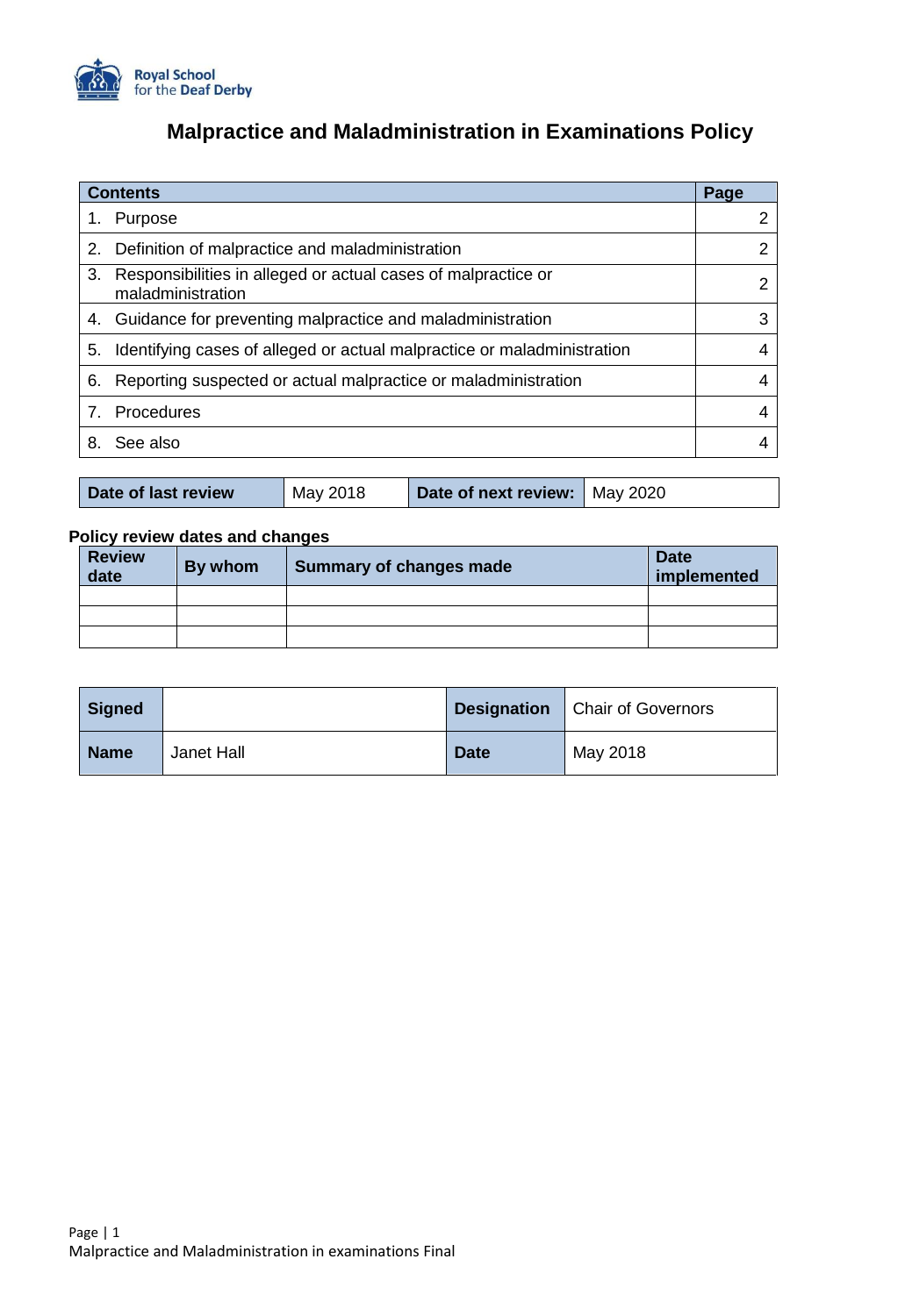

#### **1. Purpose**

As an approved awarding organisation RSDD must maintain rigorous quality assurance and control arrangements as outlined in the General Conditions of Recognition.

RSDD expects to work co-operatively with examination boards to ensure that the statutory regulation of external qualifications is upheld and, through this, award appropriately the candidates who have demonstrated that they have successfully achieved the required standards.

As a regulated awarding organisation, we aim to prevent malpractice and maladministration occurring. If such incidents happen, we will fully investigate and work with centres to find a satisfactory conclusion and to minimise the effects on all parties, and we will aim to identify improvements in practice that will prevent any reoccurrence.

As part of this regulatory responsibility, we will ensure that we have robust measures in place to prevent, investigate and deal with cases of maladministration, and any suspected, alleged and actual cases of malpractice, and to work with examination boards in cases where there is found to be cause for concern. This policy covers all RSDD qualifications and all related procedures and activities.

RSDD will ensure that all staff having a role in the delivery, assessment, moderation/verification and administration of qualifications, and all candidates undertaking qualifications have access to this policy and understand their responsibilities in relation to it.

## **2. Definition of Malpractice and Maladministration**

Malpractice is any illegal or unethical activity or practice that deliberately breaches regulations, or might compromise quality assurance or control, or undermine the integrity and validity of assessment, the certification of qualifications and/or damage the authority of those responsible for conducting the assessment and certification, or could otherwise compromise the reputation of RSDD, the centre, or the wider qualifications community.

Malpractice may involve any or all of the following: candidates, centre staff, awarding organisation staff, for example:

- Candidate malpractice could be plagiarism of any kind; collusion or copying of another candidate's work; assuming the identity of another person for the purposes of assessment; providing false information in relation to exemption from assessment.
- Centre staff malpractice could be contravention of, or continued failure to meet centre approval, or any of RSDD's administration or quality assurance requirements; providing improper assistance to candidates in the production of work for assessment; allowing evidence which is known by the staff member not to be the candidate's own to be included; or making claims for certification prior to the candidate completing all the requirements of the assessment.
- Malpractice could be the failure of an RSDD auditor or external moderator to fully undertake their role in line with quality assurance requirements. In suspected cases involving an RSDD External Moderator or other member of staff, RSDD will conduct an investigation appropriate to the nature of the allegation.

Maladministration is any unintentional activity or practice that leads to non-compliance with examination board requirements. In most cases, maladministration will relate to administrative or quality assurance procedures, and may involve any or all of the following: candidates, centre staff, awarding organisation staff. Maladministration, if serious enough, may be treated as malpractice. In suspected cases involving an RSDD External Moderator or other member of staff, RSDD will conduct an investigation appropriate to the nature of the allegation.

#### **3. Responsibilities in alleged or actual cases of malpractice or maladministration Examination board responsibilities**

When alleged or actual malpractice or maladministration has been identified examination boards will:

- Notify the Headteacher. If the allegation implicates the Headteacher, examination boards will notify the Chair of Governors.
- Undertake fair and unbiased investigations
- Notify the Regulators Ofqual / CCEA / Qualifications Wales (as appropriate) of all serious incidents of maladministration or malpractice and of steps taken or intended to be taken to prevent, correct or mitigate any adverse effect that may occur as a result, in line with RSDD's policy for dealing with Adverse Effects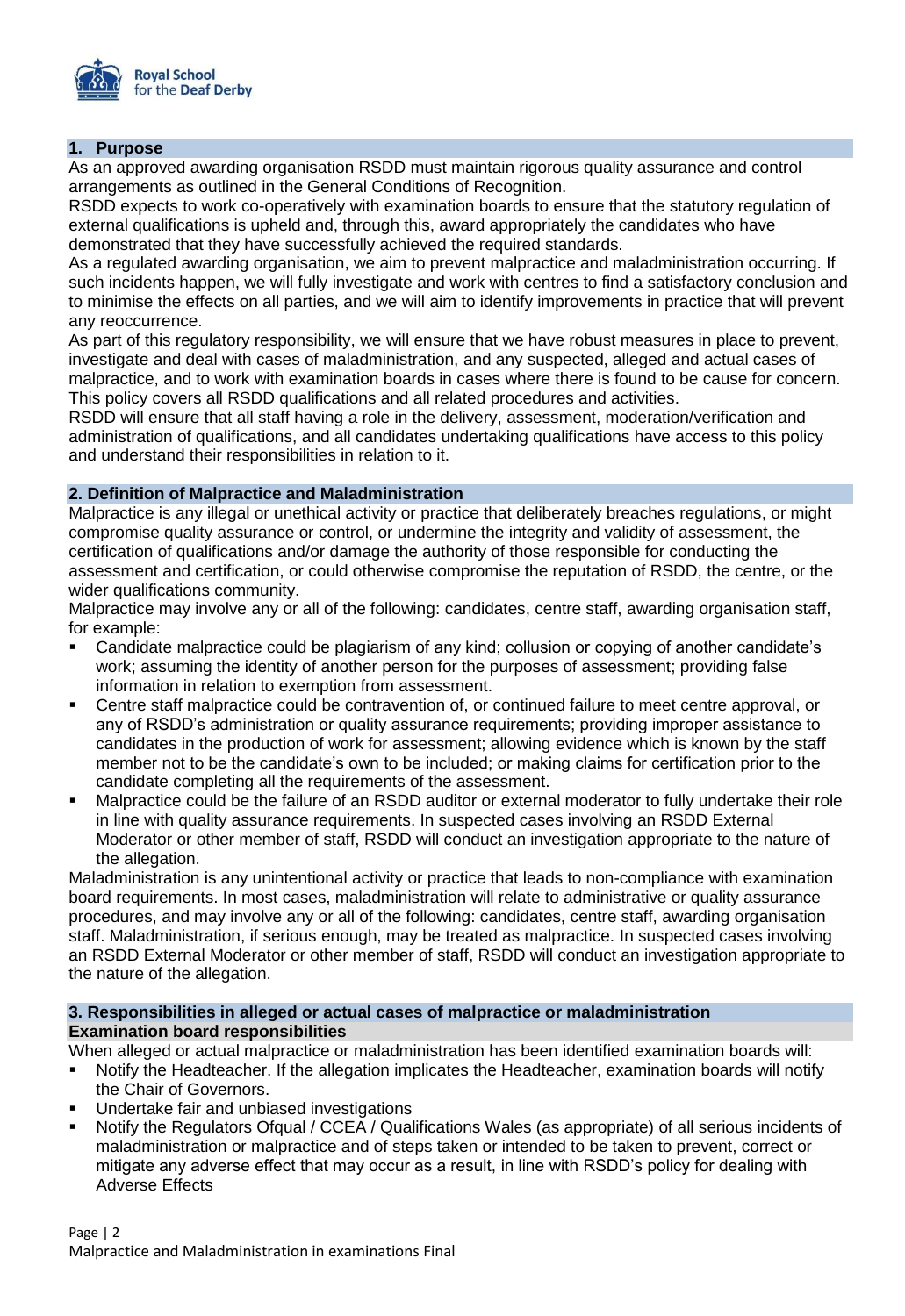

- Ensure that all reasonable steps are taken to prevent or mitigate the effect of the alleged or actual incident as far as possible
- If requested, give advice and guidance on how best to work with RSDD to investigate, deal with and prevent the effect of the alleged or actual incident
- Provide the centre with a report of the investigation outcome
- Take appropriate action against any person found to be responsible for proven malpractice or maladministration
- Revoke any certificate found to have been issued invalidly as a result of malpractice or maladministration
- Apply sanctions in line with examination boards sanctions policy
- Work with the centre to ensure that the malpractice or maladministration do not recur

# **RSDD responsibilities**

As a requirement of registration for a qualification, RSDD must:

- Have in place, and submit to examination boards as part of Centre Approval procedures, an appropriate policy for dealing with malpractice within the centre
- Immediately report to examination boards all suspected (alleged) and actual incidents of malpractice or maladministration
- Inform the person suspected of malpractice that an investigation will take place and that they have a right to reply or appeal against any sanction imposed on them
- Comply fully with examination board requests for information in relation to the allegation
- implement agreed actions as a result of the investigation, and take appropriate measures to mitigate the effect and prevent any recurrence of the maladministration or suspected or actual malpractice
- Notify examination boards if any person involved in the malpractice or maladministration or in completing any actions as a result of the investigation leaves the centre
- Co-operate with examination boards during the investigation, including carrying out internal investigations in line with examination boards requests, using people who are not involved in the alleged maladministration or malpractice
- retain records and documentation relating to the investigation for a period of time
- Provide examination boards with a report of any such investigation

Failure to report malpractice or maladministration, suspected or actual, once candidates have been registered, may affect the issue of certificates, and a failure to co-operate might affect the future registration of candidates.

#### **4. Guidance for preventing malpractice and maladministration**

- Provide clear information for staff: Many instances of malpractice relate to a lack of communication. For example, all staff involved must be aware of the assessment requirements, the relevant Standards with Guidance, administrative procedures and the terminology and definitions of malpractice and maladministration. They must be aware of the procedures to follow should they become aware of either centre staff or candidate malpractice or maladministration occurring.
- Identify the key roles of staff: It must be clear to all staff what their roles and responsibilities are for the various aspects of the management, delivery and administration of assessments (assessors/tutors, internal moderator, exams officers and other administrative staff).
- Only assist candidates where permitted: Assessors must be clear over how they may "assist candidates" in relation to assessments/portfolios. Candidates with access arrangements must not be assisted beyond what is permitted by the regulations.
- Deal with centre staff and candidate malpractice in the correct and appropriate manner: If centre staff or candidates are suspected of engaging in any of the behaviour/actions detailed above then this needs to be dealt with in the appropriate manner.
- Senior leaders must ensure that they are clear over what examination boards expect when dealing with such instances. They are aware of the processes related to dealing with malpractice and how to investigate and report instances accordingly.
- Provide clear information for candidates: Although it is almost impossible to monitor every aspect of internal assessments, candidates should be clear over the consequences of collusion, copying or